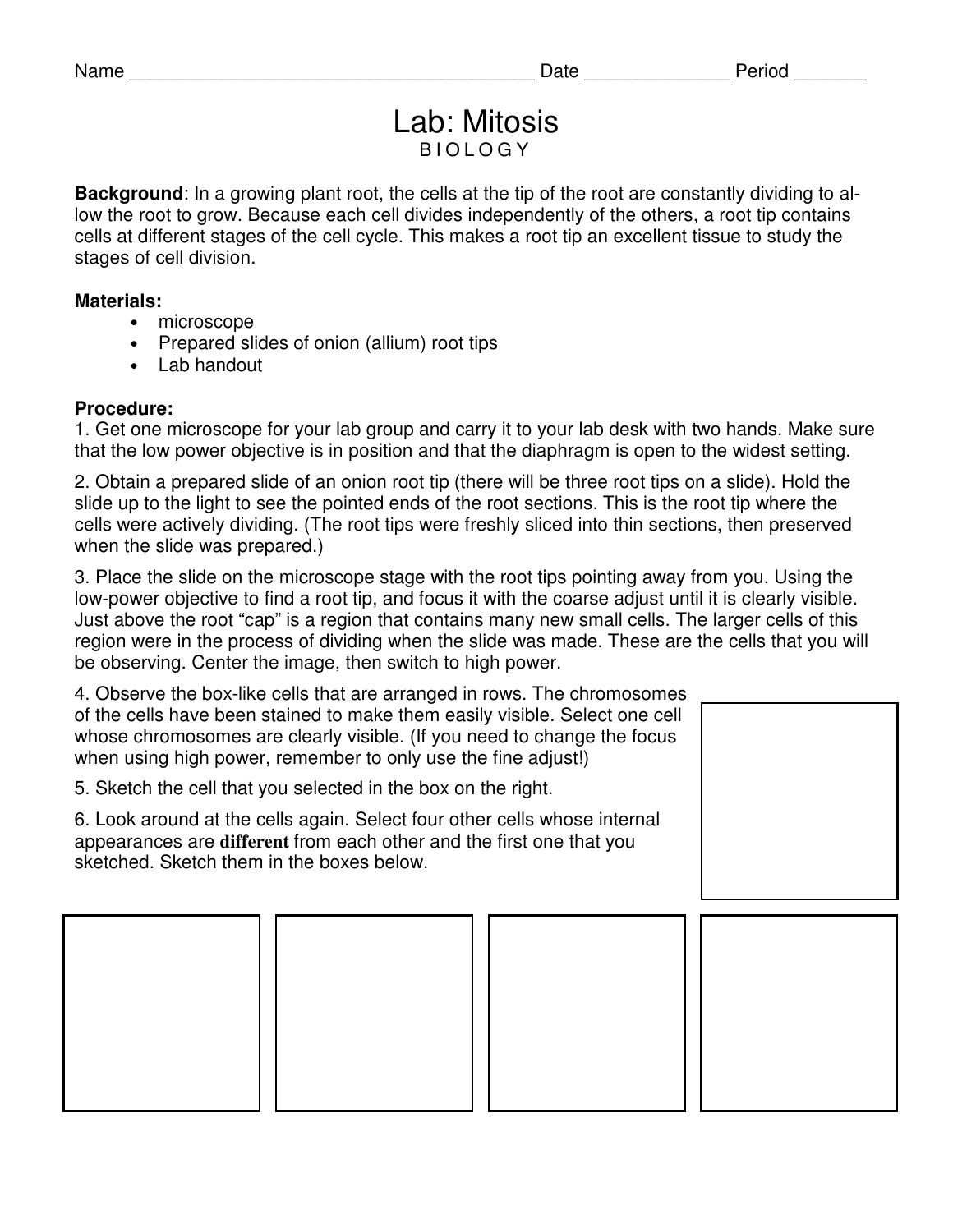7. As you look at the cells of the root tip, you may notice that some cells seem to be empty inside (there is no dark nucleus or visible chromosomes). This is because these cells are three dimensional, but we are looking at just thin slices of them. (If you slice a hard boiled egg at random, would you definitely see the yolk in your slice? No.) We want to continue to look at the cells, but we will ignore any where we cannot see the genetic material (dark areas).

8. Looking along the rows of cells, identify what stage each cell is in. Use the photos below as a guide.



9. Use the data table to record the number of cells that you see in each of the stages. The easiest way to do this is for one person to look through the microscope, going along each row of cells. For each cell, say out loud what stage the cell appears to be in. Another student can make tally marks for each stage.

| <b>Stage of Cell Cycle</b> | Number of Cells in the Stage: |  |  |  |  |  |  |  |
|----------------------------|-------------------------------|--|--|--|--|--|--|--|
| <b>INTERPHASE</b>          |                               |  |  |  |  |  |  |  |
| <b>PROPHASE</b>            |                               |  |  |  |  |  |  |  |
| <b>METAPHASE</b>           |                               |  |  |  |  |  |  |  |
| <b>ANAPHASE</b>            |                               |  |  |  |  |  |  |  |
| <b>TELOPHASE</b>           |                               |  |  |  |  |  |  |  |
|                            | TOTAL # OF CELLS =            |  |  |  |  |  |  |  |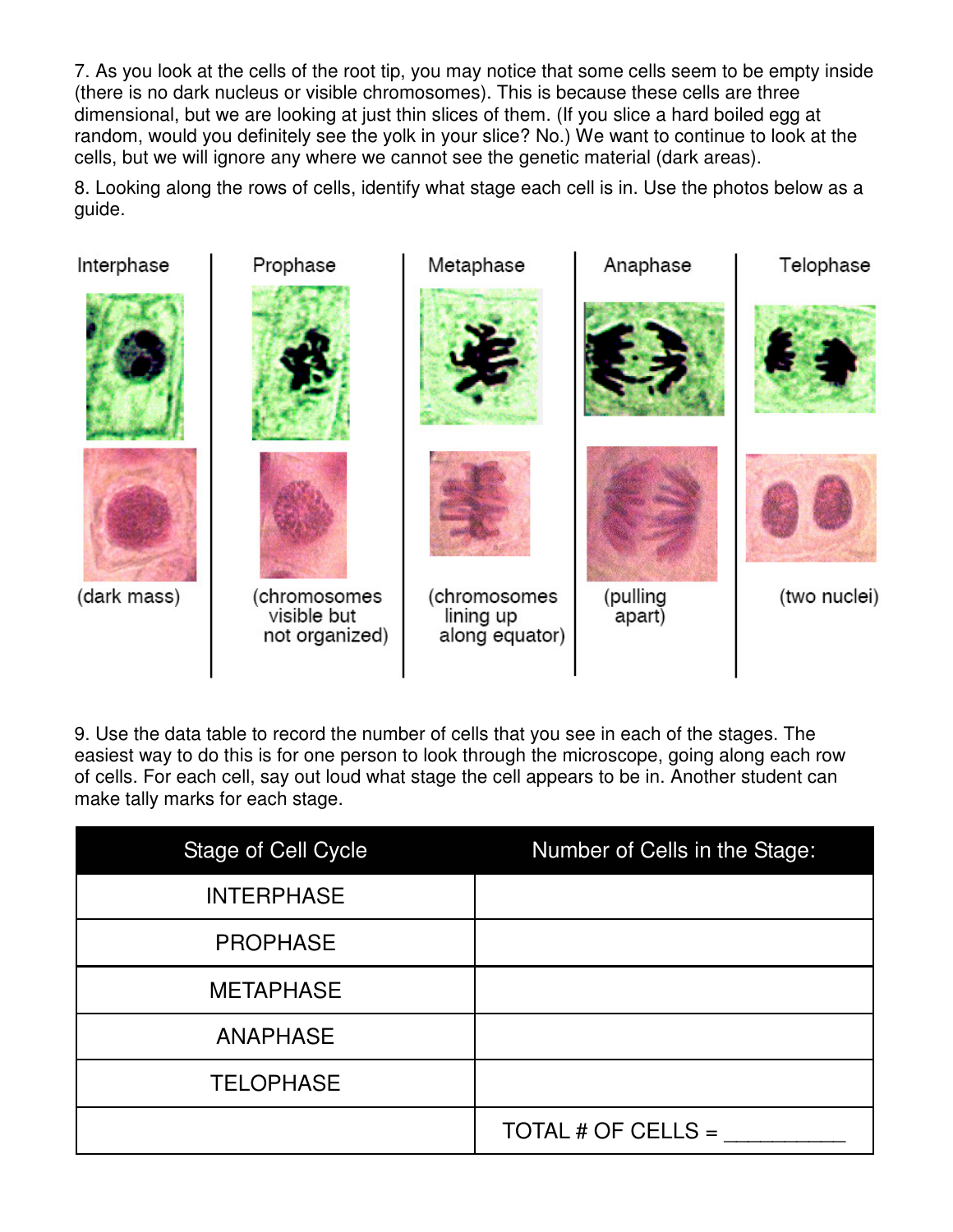## **Analysis & Conclusions:**

1. What stage were the majority of the cells in?

2. What percentage of the cells were in each stage? Determine the percentage of time each cell will spend in each stage of mitosis. Divide the number of each cell (from table) by the total number of cells and multiply by 100 to determine the percentage.

- **Interphase** (not a stage of mitosis)-
- **Prophase**-
- **Metaphase**-
- **Anaphase**-
- **Telophase**-

Line graph the data you have just calculated. Graph cell stage on x-axis (independent axis) and % of time in each stage on y-axis (dependent axis)